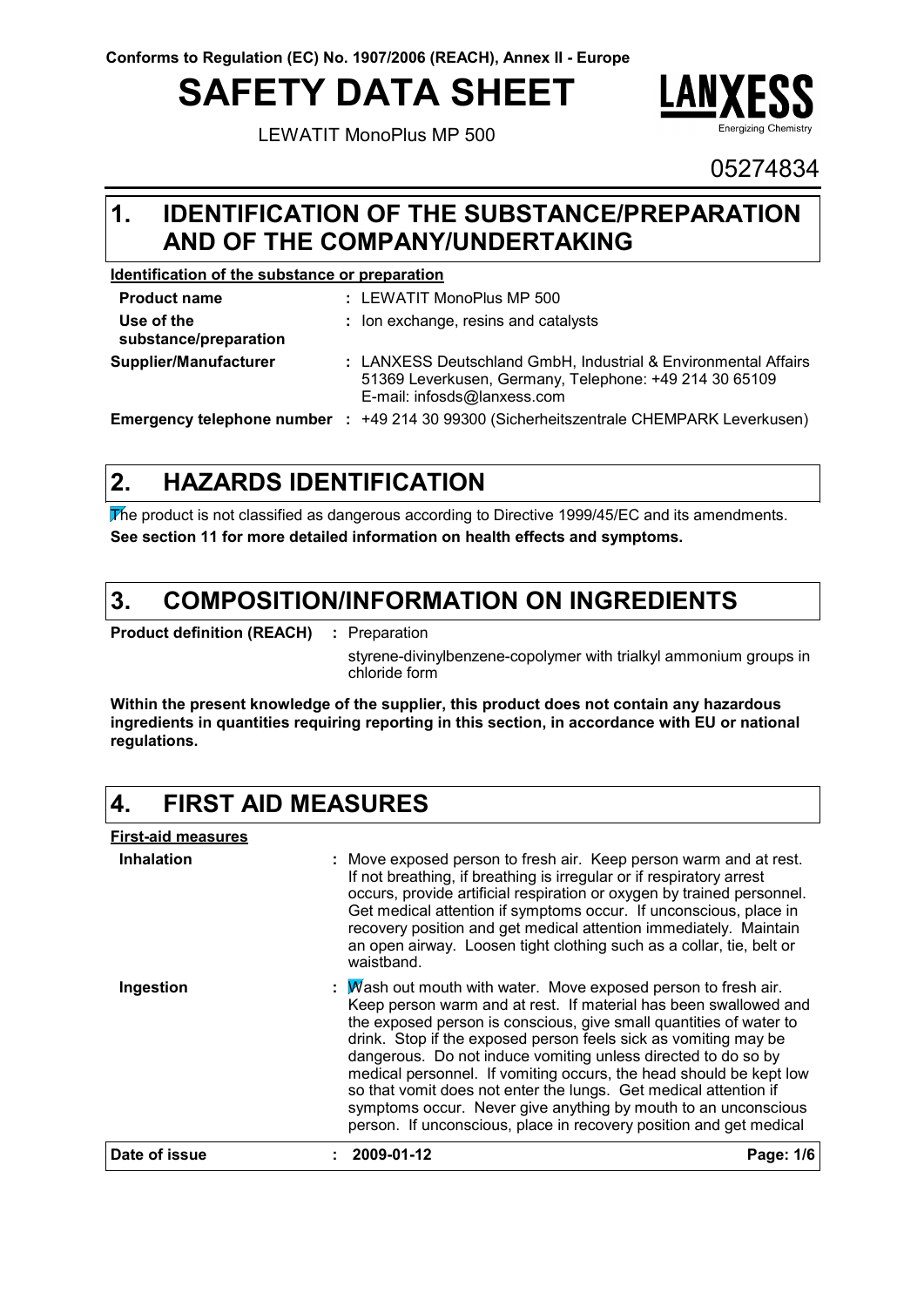|                     | attention immediately. Maintain an open airway. Loosen tight<br>clothing such as a collar, tie, belt or waistband.                                                                                                                               |
|---------------------|--------------------------------------------------------------------------------------------------------------------------------------------------------------------------------------------------------------------------------------------------|
| <b>Skin contact</b> | : Flush contaminated skin with plenty of water. Remove<br>contaminated clothing and shoes. Get medical attention if<br>symptoms occur. Wash clothing before reuse. Clean shoes<br>thoroughly before reuse.                                       |
| Eye contact         | : Immediately flush eyes with plenty of water, occasionally lifting the<br>upper and lower eyelids. Check for and remove any contact lenses.<br>Continue to rinse for at least 10 minutes. Get medical attention if<br><i>irritation occurs.</i> |

**See section 11 for more detailed information on health effects and symptoms.**

### **5. FIRE-FIGHTING MEASURES**

| <b>Extinguishing media</b>                               |                                                                                                                                                                                                   |
|----------------------------------------------------------|---------------------------------------------------------------------------------------------------------------------------------------------------------------------------------------------------|
| <b>Suitable</b>                                          | $\therefore$ M case of fire, use water spray (fog), foam, dry chemical or CO <sub>2</sub> .                                                                                                       |
| Not suitable                                             | $:$ None known.                                                                                                                                                                                   |
| Special exposure hazards                                 | : No specific fire or explosion hazard.                                                                                                                                                           |
|                                                          | Promptly isolate the scene by removing all persons from the vicinity<br>of the incident if there is a fire. No action shall be taken involving<br>any personal risk or without suitable training. |
| <b>Hazardous combustion</b><br>products                  | : No specific data.                                                                                                                                                                               |
| <b>Special protective</b><br>equipment for fire-fighters | : Fire-fighters should wear appropriate protective equipment and self-<br>contained breathing apparatus (SCBA) with a full face-piece<br>operated in positive pressure mode.                      |

# **6. ACCIDENTAL RELEASE MEASURES**

| <b>Personal precautions</b> | : Mo action shall be taken involving any personal risk or without<br>suitable training. Keep unnecessary and unprotected personnel<br>from entering. Provide adequate ventilation. Put on appropriate<br>personal protective equipment (see section 8). Hazard of slipping on<br>spilt product.                                                         |
|-----------------------------|---------------------------------------------------------------------------------------------------------------------------------------------------------------------------------------------------------------------------------------------------------------------------------------------------------------------------------------------------------|
|                             | <b>Environmental precautions</b> : Avoid dispersal of spilt material and runoff and contact with soil,<br>waterways, drains and sewers. Inform the relevant authorities if the<br>product has caused environmental pollution (sewers, waterways, soil<br>or air).                                                                                       |
| Large spill                 | : Move containers from spill area. Prevent entry into sewers, water<br>courses, basements or confined areas. Vacuum or sweep up<br>material and place in a designated, labelled waste container.<br>Dispose of via a licensed waste disposal contractor. Note: see<br>section 1 for emergency contact information and section 13 for<br>waste disposal. |
| <b>Small spill</b>          | : Move containers from spill area. Vacuum or sweep up material and<br>place in a designated, labelled waste container. Dispose of via a<br>licensed waste disposal contractor.                                                                                                                                                                          |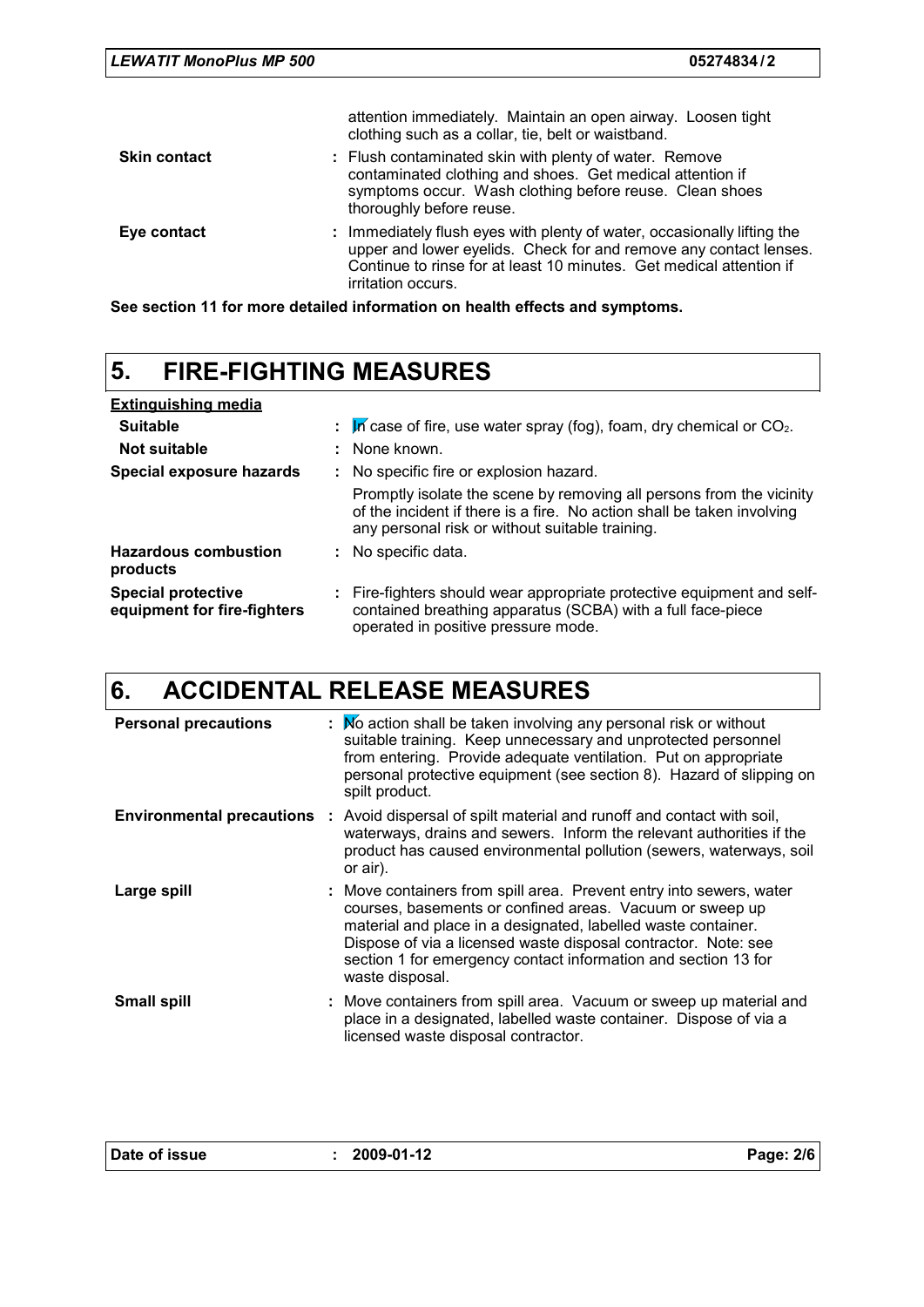# **7. HANDLING AND STORAGE**

| <b>Handling</b>            | $\therefore$ Put on appropriate personal protective equipment (see section 8).<br>Eating, drinking and smoking should be prohibited in areas where<br>this material is handled, stored and processed. Workers should<br>wash hands and face before eating, drinking and smoking. Do not<br>ingest. Avoid contact with eyes, skin and clothing. Keep in the<br>original container or an approved alternative made from a<br>compatible material, kept tightly closed when not in use. Empty<br>containers retain product residue and can be hazardous.                                                     |
|----------------------------|-----------------------------------------------------------------------------------------------------------------------------------------------------------------------------------------------------------------------------------------------------------------------------------------------------------------------------------------------------------------------------------------------------------------------------------------------------------------------------------------------------------------------------------------------------------------------------------------------------------|
| <b>Storage</b>             | $\therefore$ Store between the following temperatures: -20 to 40 °C (-4 to<br>104°F). Store in accordance with local regulations. Store in original<br>container protected from direct sunlight in a dry, cool and well-<br>ventilated area, away from incompatible materials (see section 10)<br>and food and drink. Keep container tightly closed and sealed until<br>ready for use. Containers that have been opened must be carefully<br>resealed and kept upright to prevent leakage. Do not store in<br>unlabelled containers. Use appropriate containment to avoid<br>environmental contamination. |
| <b>Packaging materials</b> |                                                                                                                                                                                                                                                                                                                                                                                                                                                                                                                                                                                                           |
| <b>Recommended</b>         | : Use original container.                                                                                                                                                                                                                                                                                                                                                                                                                                                                                                                                                                                 |
| <b>Remarks</b>             | : Take precautionary measures against electrostatic discharges. Do<br>not allow to dry out.                                                                                                                                                                                                                                                                                                                                                                                                                                                                                                               |

# **8. EXPOSURE CONTROLS/PERSONAL PROTECTION**

| <b>Exposure limit values</b>                | : Not available.                                                                                                                                                                                                                                                                                                                                                                                                                                                                                                                |
|---------------------------------------------|---------------------------------------------------------------------------------------------------------------------------------------------------------------------------------------------------------------------------------------------------------------------------------------------------------------------------------------------------------------------------------------------------------------------------------------------------------------------------------------------------------------------------------|
| <b>Recommended monitoring</b><br>procedures | : If this product contains ingredients with exposure limits, personal,<br>workplace atmosphere or biological monitoring may be required to<br>determine the effectiveness of the ventilation or other control<br>measures and/or the necessity to use respiratory protective<br>equipment. Reference should be made to European Standard EN<br>689 for methods for the assessment of exposure by inhalation to<br>chemical agents and national guidance documents for methods for<br>the determination of hazardous substances. |
| <b>Risk management measures</b>             |                                                                                                                                                                                                                                                                                                                                                                                                                                                                                                                                 |
| Occupational exposure controls              |                                                                                                                                                                                                                                                                                                                                                                                                                                                                                                                                 |
| <b>Technical measures</b>                   | $\mathbf{F}$ / $\mathbf{F}$ this product contains ingredients with exposure limits, use process<br>enclosures, local exhaust ventilation or other engineering controls to<br>keep worker exposure below any recommended or statutory limits.                                                                                                                                                                                                                                                                                    |
| <b>Personal protection measures</b>         |                                                                                                                                                                                                                                                                                                                                                                                                                                                                                                                                 |
| <b>Respiratory protection</b>               | : Use a properly fitted, air-purifying or air-fed respirator complying<br>with an approved standard if a risk assessment indicates this is<br>necessary. Respirator selection must be based on known or<br>anticipated exposure levels, the hazards of the product and the safe<br>working limits of the selected respirator.                                                                                                                                                                                                   |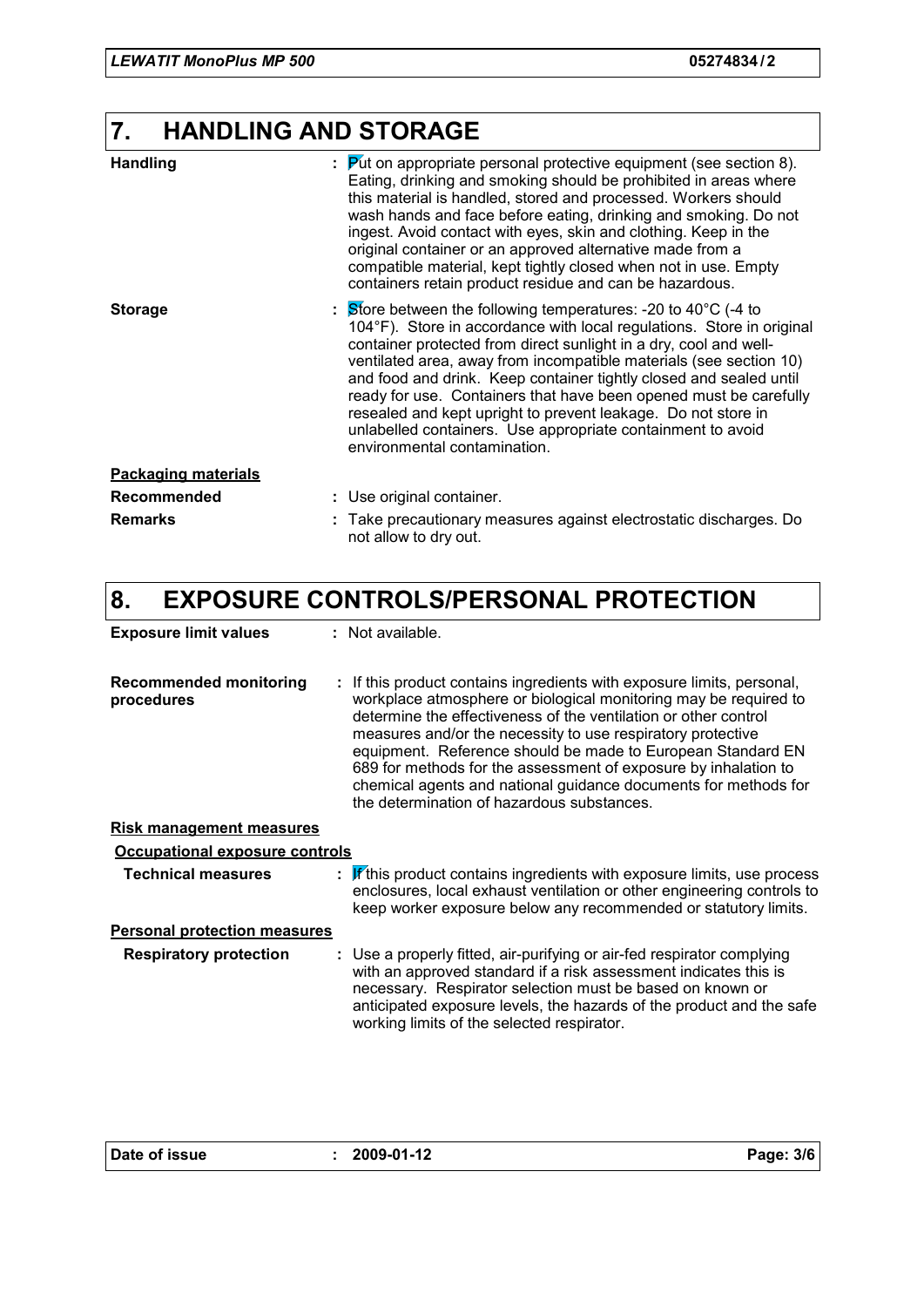| <b>Hand protection</b>                 | $\mathcal{L}$ Chemical-resistant, impervious gloves complying with an approved<br>standard should be worn at all times when handling chemical<br>products if a risk assessment indicates this is necessary. After<br>contamination with product change the gloves immediately and<br>dispose of them according to relevant national and local regulations<br><1 hours (breakthrough time): PVC, nitrile rubber, Polychloroprene |
|----------------------------------------|---------------------------------------------------------------------------------------------------------------------------------------------------------------------------------------------------------------------------------------------------------------------------------------------------------------------------------------------------------------------------------------------------------------------------------|
| Eye protection                         | : Safety eyewear complying with an approved standard should be<br>used when a risk assessment indicates this is necessary to avoid<br>exposure to liquid splashes, mists, gases or dusts.<br>Recommended: safety glasses with side-shields                                                                                                                                                                                      |
| <b>Skin protection</b>                 | : Personal protective equipment for the body should be selected<br>based on the task being performed and the risks involved and<br>should be approved by a specialist before handling this product.                                                                                                                                                                                                                             |
| <b>Hygiene measures</b>                | : Wash hands, forearms and face thoroughly after handling chemical<br>products, before eating, smoking and using the lavatory and at the<br>end of the working period. Appropriate techniques should be used<br>to remove potentially contaminated clothing. Wash contaminated<br>clothing before reusing. Ensure that eyewash stations and safety<br>showers are close to the workstation location.                            |
| <b>Environmental exposure controls</b> |                                                                                                                                                                                                                                                                                                                                                                                                                                 |
| <b>Technical measures</b>              | : Emissions from ventilation or work process equipment should be<br>checked to ensure they comply with the requirements of<br>environmental protection legislation. In some cases, fume                                                                                                                                                                                                                                         |

scrubbers, filters or engineering modifications to the process equipment will be necessary to reduce emissions to acceptable

#### **PHYSICAL AND CHEMICAL PROPERTIES 9.**

levels.

| <b>General information</b>                             |                                                    |
|--------------------------------------------------------|----------------------------------------------------|
| Appearance                                             |                                                    |
| <b>Physical state</b>                                  | : Solid. [beads]                                   |
| Colour                                                 | $:$ Beige. [Light]                                 |
| Odour                                                  | : Amine-like. [Slight]                             |
| Important health, safety and environmental information |                                                    |
| рH                                                     | : <9 [Conc. (% w/w): $10\%$ ]                      |
| <b>Density</b>                                         | : $\sqrt{2.06}$ kg/L (20 °C)                       |
| <b>Bulk density</b>                                    | : 630 to 700 kg/m <sup>3</sup>                     |
| <b>Solubility</b>                                      | : Insoluble in the following materials: cold water |
| Ignition temperature:                                  | $: >250^{\circ}$ C                                 |

## **10. STABILITY AND REACTIVITY**

| Date of issue                                | 2009-01-12                                                                                   | Page: 4/6 |
|----------------------------------------------|----------------------------------------------------------------------------------------------|-----------|
| <b>Materials to avoid</b>                    | : No specific data.                                                                          |           |
| <b>Conditions to avoid</b>                   | : Contact with strong oxidising agents may cause hazardous<br>reactions.                     |           |
| <b>Possibility of hazardous</b><br>reactions | : <i>Under normal conditions of storage and use</i> , hazardous reactions<br>will not occur. |           |
| <b>Stability</b>                             | : The product is stable.                                                                     |           |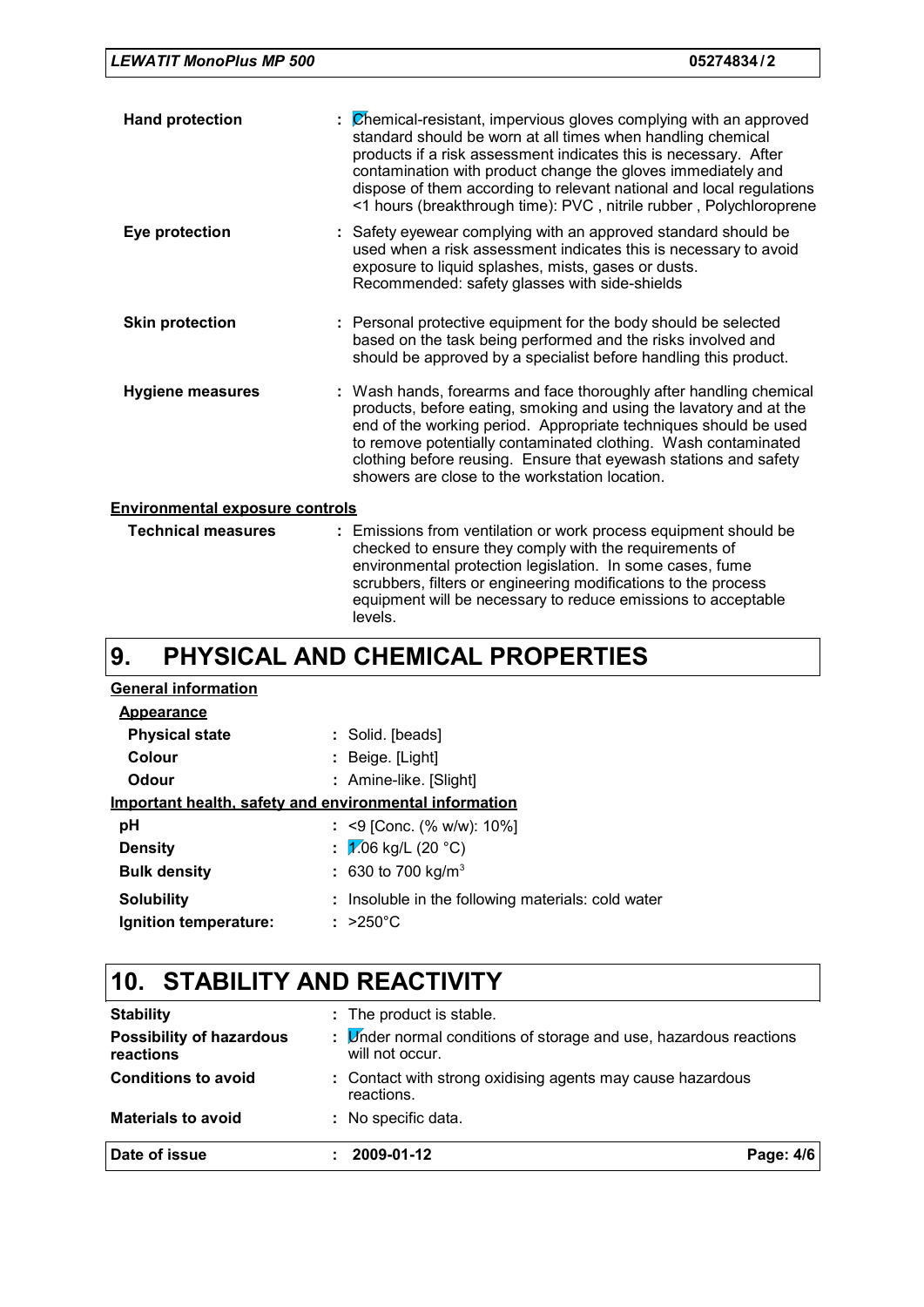**Hazardous decomposition products :** Under normal conditions of storage and use, hazardous decomposition products should not be produced.

#### **11. TOXICOLOGICAL INFORMATION**

| <b>Acute toxicity</b>                 |                |                |                |                                                        |      |
|---------------------------------------|----------------|----------------|----------------|--------------------------------------------------------|------|
| <b>Product/ingredient</b><br>name     | <b>Result</b>  | <b>Species</b> | <b>Dose</b>    | <b>Exposure</b>                                        | Test |
| <b>EWATIT MonoPlus MP LD50</b><br>500 | $\ast$<br>Oral | Rat            | >5000<br>mg/kg |                                                        |      |
| *Test results on an analogous product |                |                |                |                                                        |      |
| <b>Irritation/Corrosion</b>           |                |                |                |                                                        |      |
| <b>Skin</b>                           |                |                |                | : Mon-irritating *Test results on an analogous product |      |
| Eyes                                  |                |                |                | : Mon-irritating *Test results on an analogous product |      |

#### **12. ECOLOGICAL INFORMATION**

**Remarks :**

The product is insoluble in water. Therefore, ecological tests have not been conducted.

#### **13. DISPOSAL CONSIDERATIONS**

**Methods of disposal :** Examine possibilities for re-utilisation. Product residues and uncleaned empty containers should be packaged, sealed, labelled, and disposed of or recycled according to relevant national and local regulations. Where large quantities are concerned, consult the supplier. When uncleaned empty containers are passed on, the recipient must be warned of any possible hazard that may be caused by residues. For disposal within the EC, the appropriate code according to the European Waste List (EWL) should be used. It is among the tasks of the polluter to assign the waste to waste codes specific to industrial sectors and processes according to the European Waste List (EWL).

Within the present knowledge of the supplier, this product is not regarded as hazardous waste, as defined by EU Directive 91/689/EEC. **Hazardous waste :**

### **14. TRANSPORT INFORMATION**

| <b>Regulation</b> | <b>UN</b><br>number | Proper shipping name         | <b>Class</b> | <b>PG</b>                | Label                    | <b>Additional</b><br>  information |
|-------------------|---------------------|------------------------------|--------------|--------------------------|--------------------------|------------------------------------|
| <b>ADR/RID</b>    |                     | $\qquad \qquad \blacksquare$ |              | $\overline{\phantom{0}}$ | $\overline{\phantom{a}}$ | Not regulated.                     |
| <b>GGVSE</b>      |                     | $\overline{\phantom{a}}$     |              | $\overline{\phantom{a}}$ | $\overline{\phantom{0}}$ | Not regulated.                     |
| Date of issue     |                     | 2009-01-12                   |              |                          |                          | Page: 5/6                          |